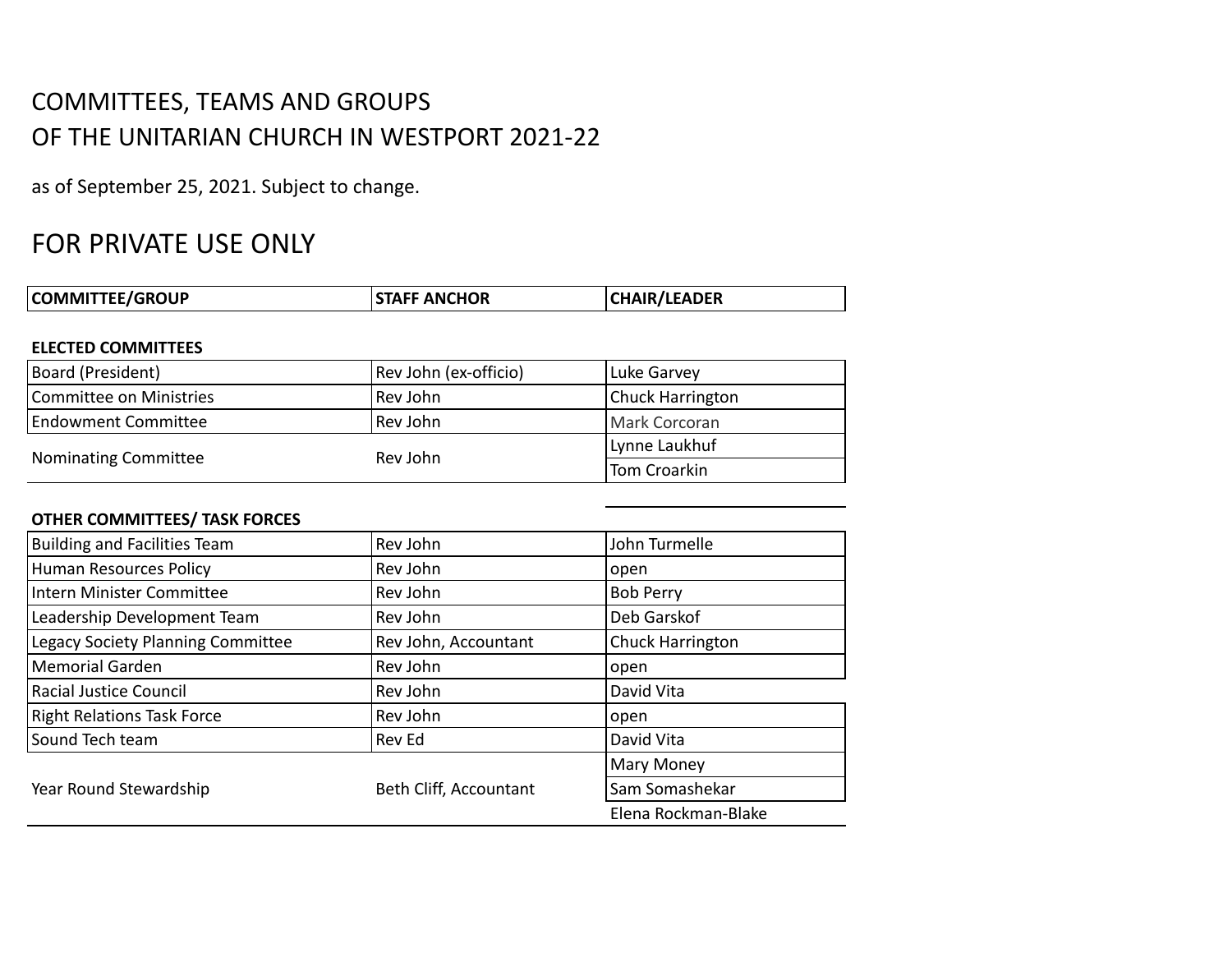### **COMMUNICATIONS**

| Communication Coordinator | <b>Beth Cliff</b> | <b>Beth Cliff</b>         |
|---------------------------|-------------------|---------------------------|
| Soundings                 | <b>Beth Cliff</b> | Charles Klein             |
|                           | <b>Beth Cliff</b> | Charles Klein             |
| l Website                 |                   | Jenny Klein               |
| The Legacy Project        | <b>Beth Cliff</b> | <b>Charles Harrington</b> |

### **OUTREACH & DENOMINATIONAL**

| Denominational Affairs               | Rev John   | Topen      |
|--------------------------------------|------------|------------|
| Council of Churches of Gr Bridgeport | David Vita | David Vita |
| Interfaith Council of Westport       | David Vita | David Vita |

| <b>Worship/Spiritual</b>  |            |              |
|---------------------------|------------|--------------|
| <b>Worship Associates</b> | l Rev John | Cheryl Dixon |
| <b>Shawl Ministry</b>     | l Rev John | Jan Braunle  |
| UUBuddhists               | Rev John   | Nina Nagy    |

| <b>Music</b>    |        |              |
|-----------------|--------|--------------|
| Music Committee | Rev Ed | Gian Morresi |

| <b>Learning/Faith Formation</b>     |                  |             |
|-------------------------------------|------------------|-------------|
| Adult Faith Formation Team          | Rev John         | Linda Lubin |
| Children and Family Faith Formation | Heather Hamilton | n/a         |
| Youth Ministry Team                 | Nate Pawelek     | n/a         |

| <b>Connecting/Belonging</b> |                   |                |
|-----------------------------|-------------------|----------------|
| IA Better Man               | Rev John          | Luke Garvey    |
|                             |                   | Jim Cooper     |
| Let's Connect Gatherings    | <b>Beth Cliff</b> | Eileen Belmont |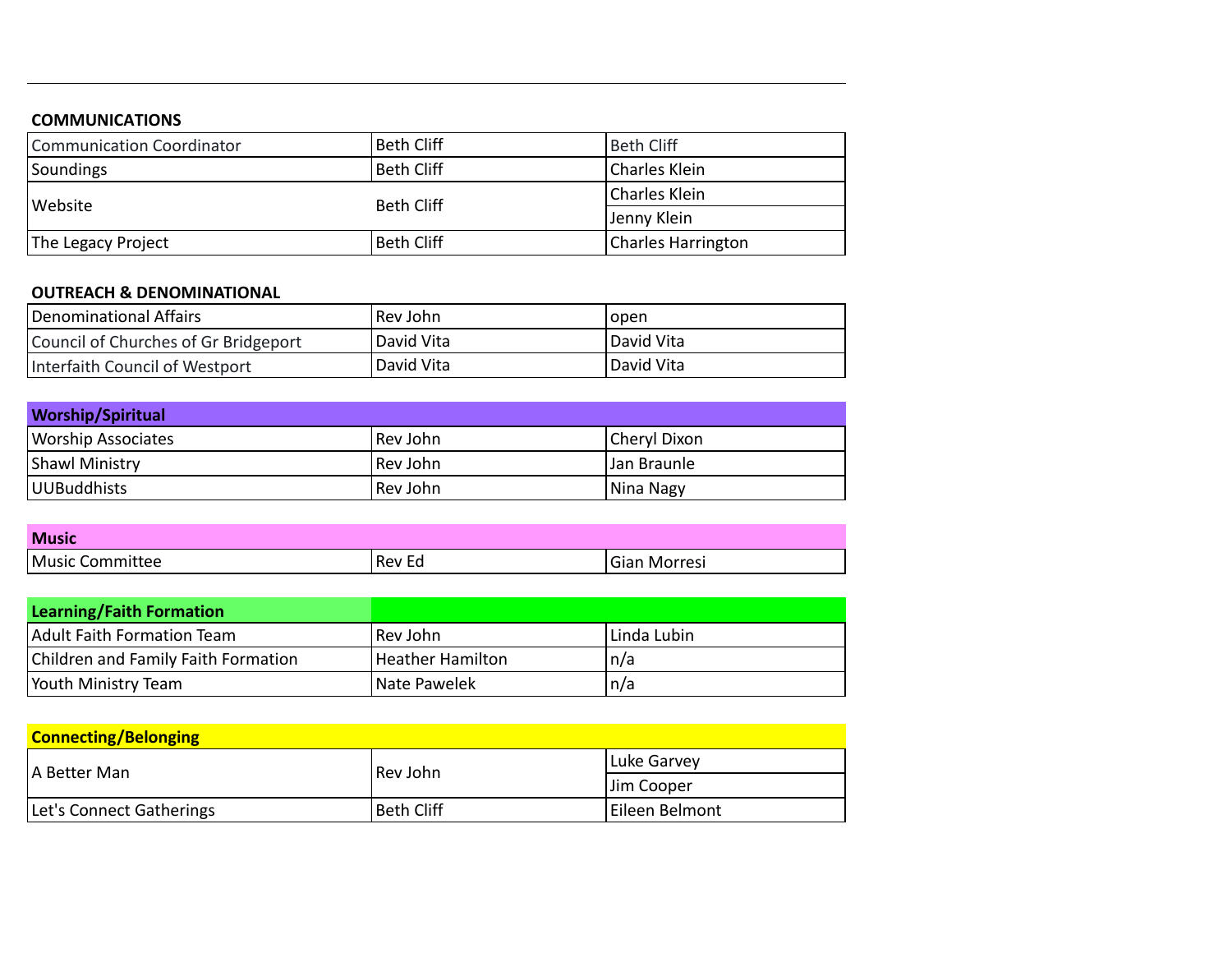| <b>Membership Committee</b>       | <b>Beth Cliff</b> | Rob Zuckerman     |
|-----------------------------------|-------------------|-------------------|
| <b>TUCWomen</b>                   | Rev John          | Pat Francek       |
|                                   |                   | Sudha Sankar      |
| <b>TUCW Saturday Hikers</b>       | David Vita        | Jamie Forbes      |
|                                   |                   | Gian Morresi      |
| <b>TUCW Social E-mail Network</b> | <b>Beth Cliff</b> | <b>Beth Cliff</b> |
| <b>UGNO</b>                       | David Vita        | Tom Croarkin      |
| <b>Ushers</b>                     | Rev Ed            | Tom Croarkin      |
| UUMovie discussion                | Rev John          | Dorothy Rich      |
|                                   |                   | Linda Aulenti     |
| <b>UUPlayers</b>                  | Rev John          | Jim Luongo        |

| <b>Caring</b>                      |          |                     |
|------------------------------------|----------|---------------------|
| <b>Addiction Recovery Ministry</b> | Rev Jim  | Jim Francek         |
| <b>Gender Equity Team</b>          | Rev John |                     |
|                                    |          | Cheryl Dixon        |
| <b>Non-Violent Communication</b>   | Rev John | Lynn Whitton        |
|                                    |          | Steven Kunstler     |
| Pastoral Care Chaplains            | Rev Jim  | Tom Hearne          |
|                                    |          | Jim Francek         |
| <b>Safer Congregations</b>         | Rev John | Wendy Levy          |
| <b>Soul Matters</b>                | Rev John | Linda Lubin         |
| <b>TUCW Caring Support Network</b> | Rev John | <b>Sharon Poole</b> |
|                                    |          | Diane Cano          |
|                                    |          | Dorothy Rich        |

| <b>Social Justice</b>                 |                   |               |
|---------------------------------------|-------------------|---------------|
| <b>Beardsley School</b>               | David Vita        | Anita Pfluger |
| <b>Eliminating Racism Study Group</b> | <b>David Vita</b> | Dan Iacovella |
| Immigration Community Support Team    | <b>David Vita</b> | l David Vita  |